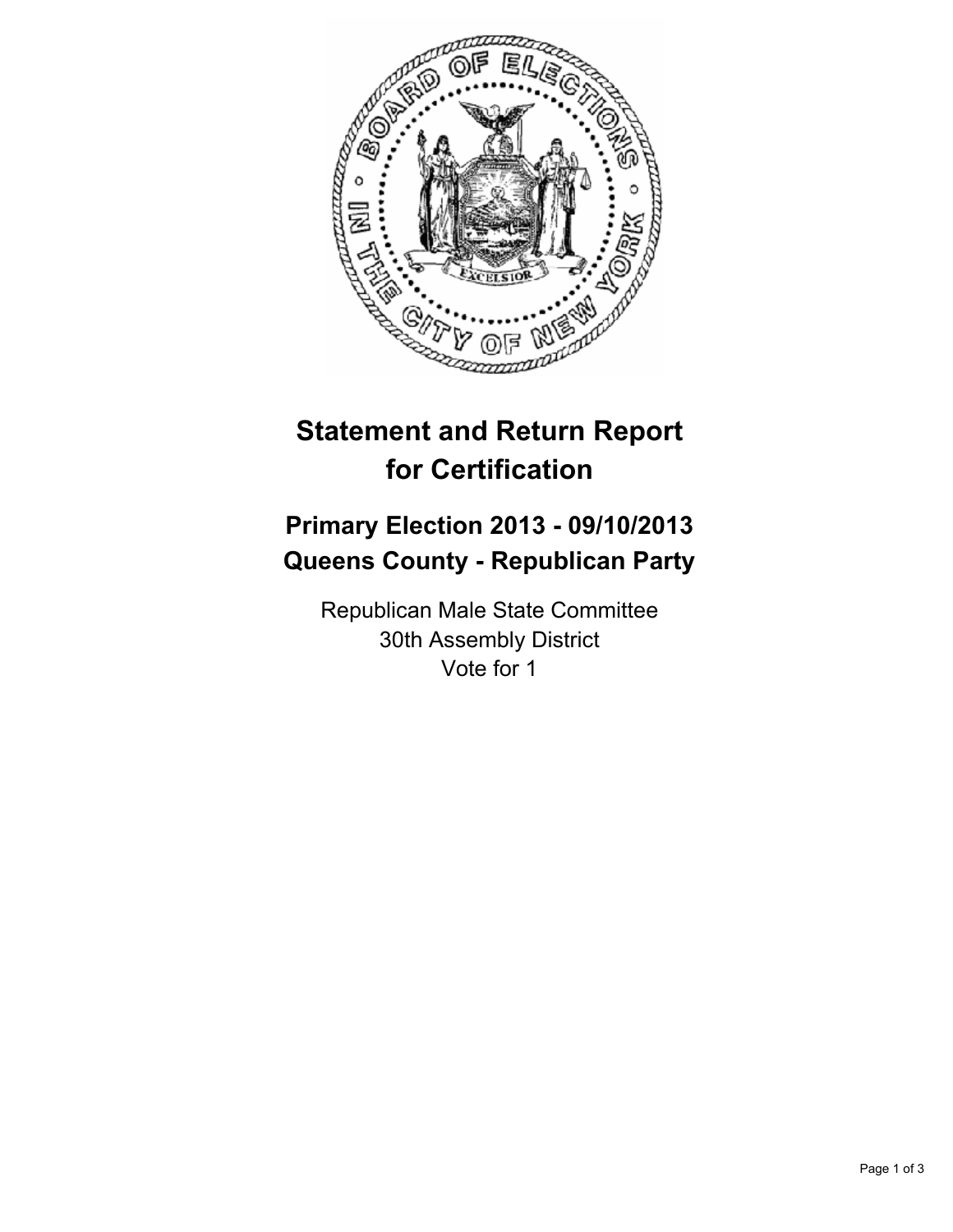

## **Assembly District 30**

| <b>Total Votes</b>   | 1.346    |
|----------------------|----------|
|                      |          |
| ANTHONY P. NUNZIATO  | 864      |
| DANIEL E. CREIGHTON  | 482      |
| AFFIDAVIT            |          |
| SPECIAL PRESIDENTIAL | $\Omega$ |
| FFDFRAI              | 0        |
| ABSENTEE/MILITARY    | 97       |
| <b>EMERGENCY</b>     | 11       |